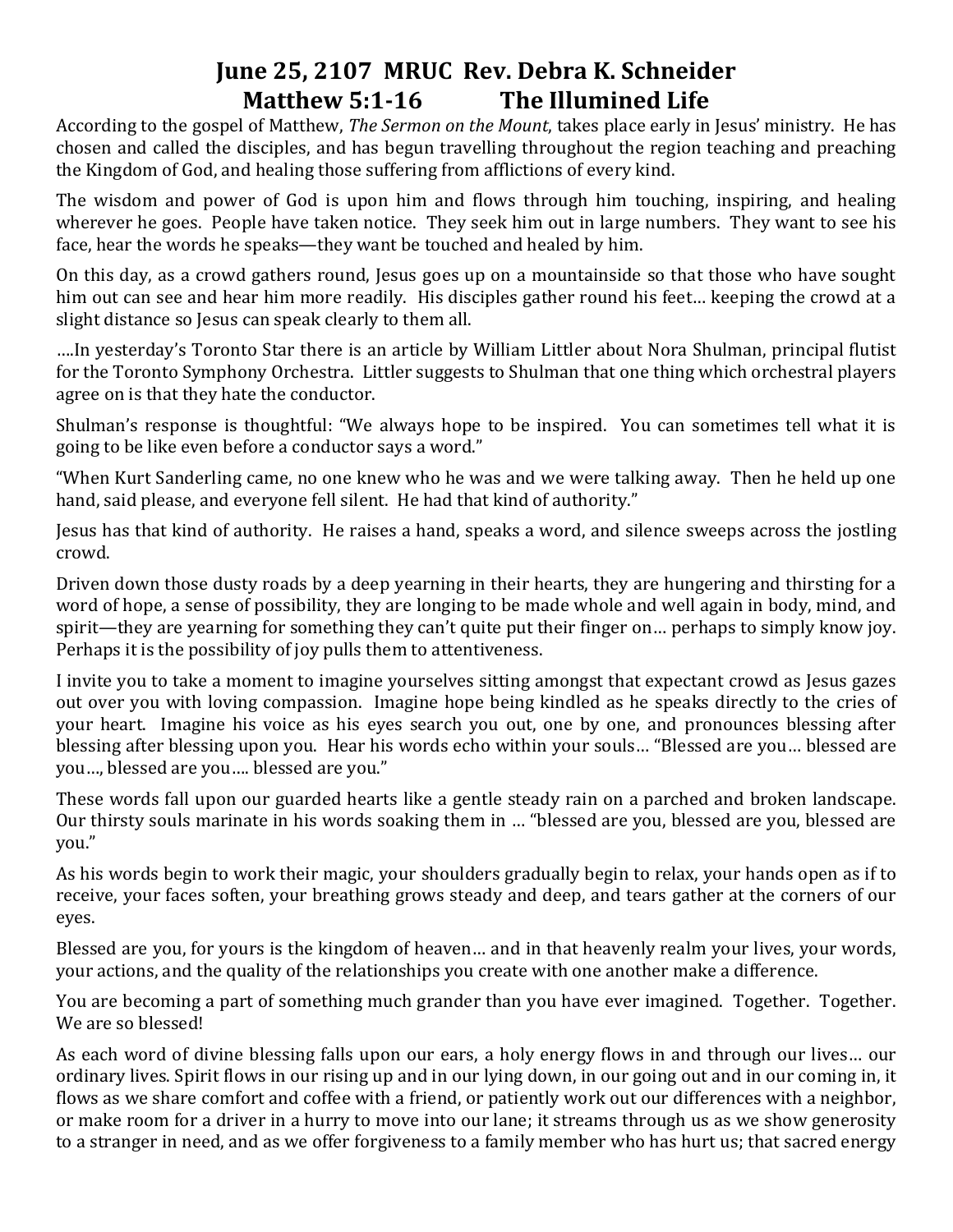continues to flow as we stand up for what is right and good and just in this world—and as we stay strong even when doing so brings painful consequences to us.

Those who gathered on that long ago mountainside, and we who gather today are both blessed and called to be a blessing to one another. Through the generations, those of us who listen attentively for the sound of Jesus' voice learn that we are called to make a difference. Most of us are called to a ministry of small things… to be as salt in the stew, bringing out the subtle flavors of the world around us-- to be as a light, that others might catch a glimpse of God through us, and we through them. So that all of us together might find in one another a clarity of good purpose—We are all called to live illumined lives, to shine with the love of God.

## **Angel Presentations: Philippians 4:4-9**

I started offering this award several years ago, because I sensed (and also was told right out!) that we had a small group of people who had been carrying on the work of this church for a long time. They were faithful and deeply committed, and they were tired and more than a little discouraged.

This offering of an angel, this recognition of contribution, was a small thing, but I thought, perhaps this light-hearted and sincere award ceremony would offer a little bit of encouragement… both to those who had been working so diligently for so many years, and to those of you who might be considering participating more actively in the life of the congregation

2016/17 seems a very different year than the one in which I started these awards. There are more hands on board now, Executive Council, Trustees, Special Events, and most of the ministry teams have seen strong participation this year! While we are still small, we have a significantly broader base of support in terms of congregational volunteers.

Those of us who started 2016 together in Earl Nichol Hall were, for the most part, excited about the changes coming to Manor Road, and committed to seeing that everything was done and done well. It seemed that almost everyone pitched in in one way or another! When we walked in the doors of our renovated space on Labour Day weekend the joy was palpable. Since then we have enjoyed a strong and positive year together.

I thank all of you who have come out for worship, for study groups or lunch'n learns, you who have served on ministry teams, on Trustees, who have hosted coffee hour, greeted, ushered, and counted offerings, sung in the choir or played in the band, you who have visited, cooked for, and supported those struggling with health or personal issues, and the list goes on and on!

There is much to rejoice in, so much to commend amongst you all, that I swear to you that you are a community of angels! That being said, today I am recognizing three individuals in particular for the many ways they have contributed and continue to contribute to our life together as church.

**For those of you who don't know Suzi Morris**, you know she is one busy lady, and an energetic and smart one at that! While she has a big job, is a busy mom, and fits a personal life in there somewhere, she still finds time to volunteer and share her precious time, energy, and mad skills with us both as our Chair of Executive Council, as an active volunteer on Outreach, for our special events, and in other ways as well.

Whether at the head of the council table, working in the kitchen for Out of the Cold or Blue Radish, selling tickets at the door, or simply joining us for worship, Suzi comes with energy, enthusiasm, a positive attitude, and a strong commitment to her faith and to her church. Suzi, thank you for all you are and all you do! You are an angel, for sure!

I know without a doubt that our second angel will protest and refuse my claim. Betty Kelman has been around for a long time, and for many years, been in regular attendance to Sunday morning worship, and contributing in quiet ways to our ministry here; but since her retirement from an active nursing career, the scope of her contribution to Manor Road has been breath-taking.